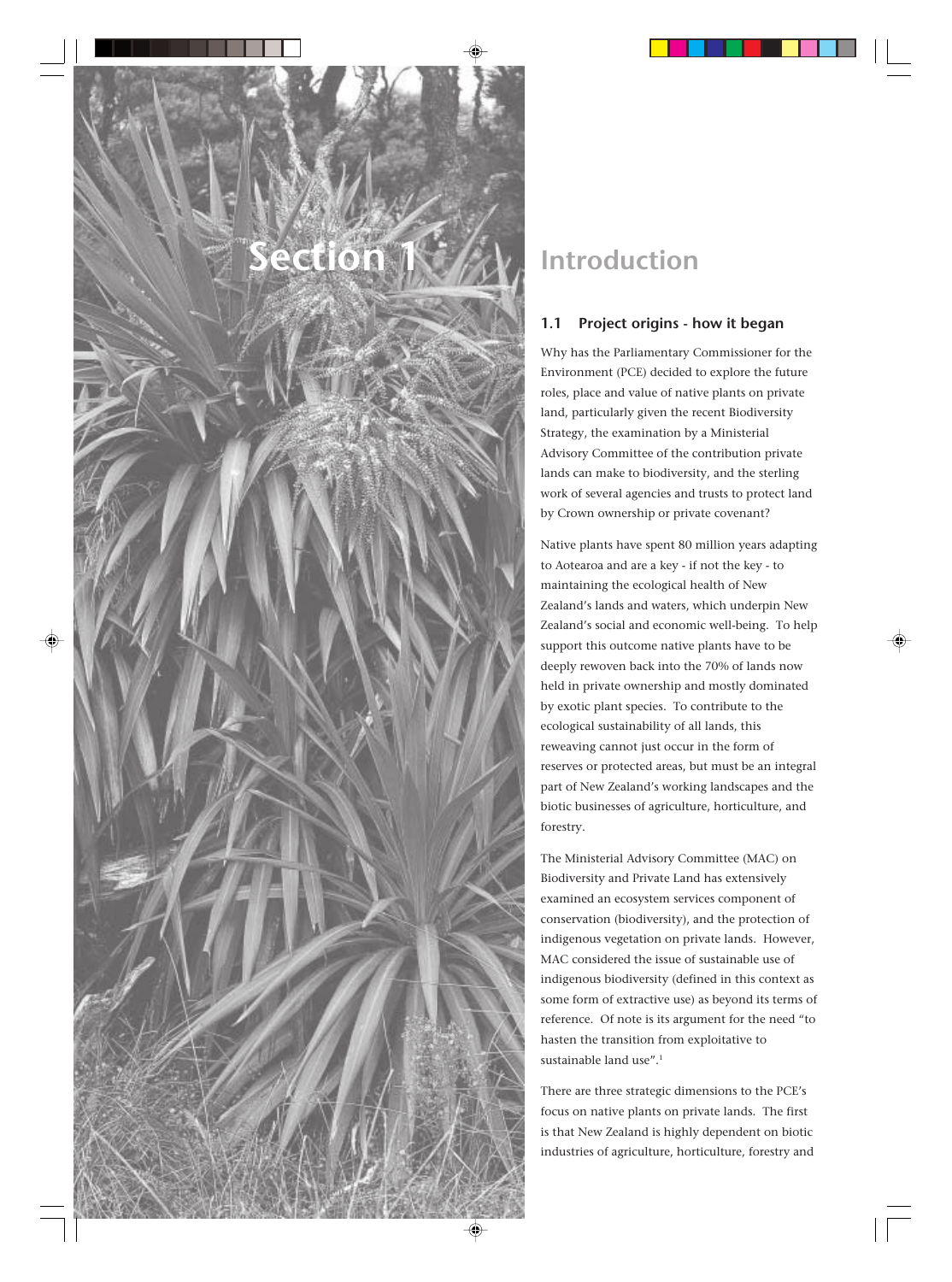fishing. The viability of New Zealand as a nation is dependent on the sustainability of our land use ecologies.

World wide experience has shown that all attempts to manage ecological variables (to farm, grow fruit, harvest trees etc) have led to less resilient ecosystems, systems that are more prone to pest attack, and loss of nutrients, and erosion. Ecological systems with greater diversity are more resilient in a wide range of uses.<sup>2</sup> Most New Zealand land uses (with the exception of conservation and indigenous forestry) do not draw on the ecological resilience that could be gained from having a higher proportion of native plants in the environment as a practical functional part of production landscapes.

As a trading nation, it can be argued that New Zealand's future can be characterised as pampering the palates and the passions of the world's more financially prosperous. Whatever we do to earn our way as a nation - be it goods derived from agriculture, horticulture, forestry or fishing, or knowledge and other services from technological developments, the arts or tourism - we will need to meet the wants of the world's more affluent and more discerning. In global markets, ecological sustainability is a component of economic value for land and marine industries, tourism businesses and others who wish to strongly identify their product as from and of New Zealand. Delivering on these emerging market expectations will be, and is already, a tough task. It is essential that we fully understand these expectations, and address them, to ensure that we can truly substantiate and continue to promote New Zealand's 'clean, green' image.

The second dimension is that New Zealanders are becoming increasingly passionate about the ecological health of the Gondwanan<sup>3</sup> remnant we call home. Over the last three decades there has been a rapidly increasing focus on the impacts that land uses have on soil and water qualities, and on reversing the loss of indigenous ecosystems and protecting native species. The

people of New Zealand are, in diverse ways, placing greater 'values' (as distinct from value) on indigenous natural heritage. An example of this 'greater value' is that it is generally accepted that the New Zealand Biodiversity Strategy and the subsequent initiatives should focus only on indigenous biodiversity rather than biodiversity *per se*. 4

The third dimension is the legislative and institutional framework for planning and management of land use in New Zealand. There are two major strands to our efforts to improve ecological sustainability. One strand focuses on the sustainable management of a whole variety of land uses (e.g. Resource Management Act 1991, Biosecurity Act 1993, and Forests Amendment Act 1993).<sup>5</sup> The other strand focuses on protection and preservation of indigenous flora and fauna and thus primarily, though not exclusively, on the ongoing provision of ecosystem services<sup>6</sup> such as biodiversity (e.g. Conservation Act 1987). To date the legislative and policy thrust of these two streams of sustainability effort has tended to be parallel rather than integrated. This led the PCE, in his 1997 strategic plan, to identify as a critical issue "how to address conservation of natural resources on private land".7

This discussion paper explores the opportunities and barriers to the expansion of native plants on private lands, in the belief that their expansion and appropriate management are essential to improve the ecological sustainability of all land uses, and hence the economic viability of the biotic industries of New Zealand. In addition, reintroducing native plants into these landscapes will play a role in strengthening New Zealand's 'sense of place'.

As is already evident, sustaining and expanding New Zealand's native plant cover are major challenges. Making substantive progress in the coming decades will require some innovative thinking and actions.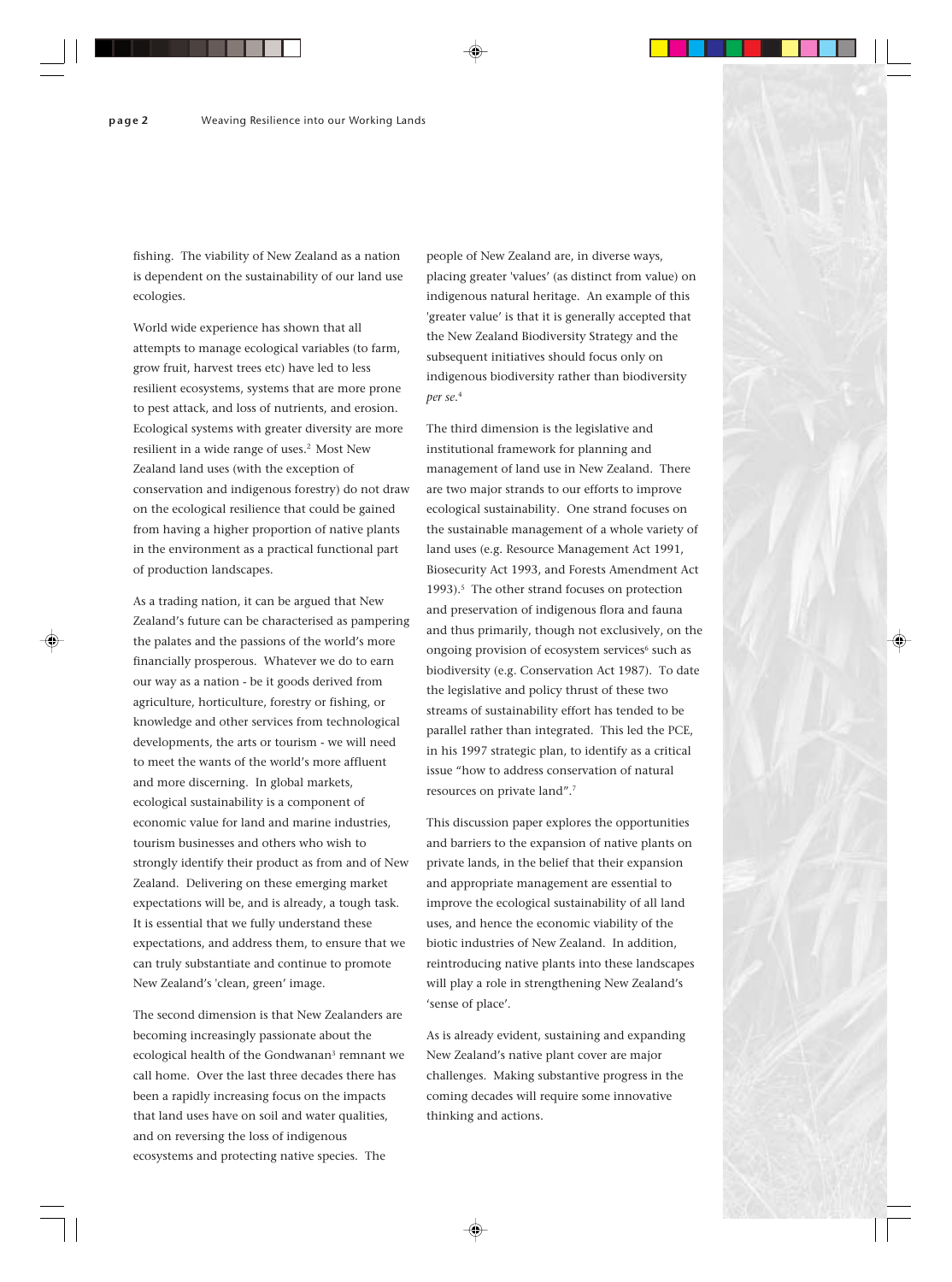# **1.2 PCE role & mandate**

#### **Role of PCE**

The Environment Act 1986 empowers the PCE to, among other matters, "investigate any matter in respect of which, in the Commissioner's opinion, the environment may be or has been adversely affected".8

## **Mandate of PCE**

During a 1999 Strategic Plan update, stakeholders examined the most effective ways that the PCE could operate, and recommended expansion of three roles: that of "pathfinder" identifying unexplained issues; "catalyst" to stimulate debate and identify where there are gaps; and that of "environmental defender" or public voice to ensure that environmental management and sustainability issues are kept to the forefront of debate and discussion.<sup>9</sup>

The future of native plants on private land is clearly covered by the Environment Act 1986<sup>10</sup> - our indigenous vegetation is a very important component of the ecological health of New Zealand. In addition, these issues fall within the three PCE roles specifically identified, clearly warranting application of the pathfinder, catalyst and defender roles.

#### **1.3 Objectives**

The task of this discussion paper is to articulate the issues around the potential role of native plants to contribute to the sustainability of land uses and to the unique sense of place of New Zealand's landscapes. The aim is to expand and enhance the dialogue about what New Zealand wants from, and how we should use indigenous plants and ecosystems. This dialogue needs to stimulate thinking about the tensions surrounding the current 'acceptable use' and potential uses of indigenous species, and how New Zealand might develop and determine ecologically sustainable uses. These issues need to be considered in the context of current land use trends, particularly more intensive agriculture, and the significance of

global climate change.

This paper is an exercise in stimulating futures thinking, endeavouring to foster creative ideas about land use scenarios 50 - 100 years from now. Current environmental, trade and tourism initiatives suggest that both New Zealanders and our overseas visitors and customers are increasingly putting higher value on ecosystem services and ecological health.<sup>11</sup> Increasingly, mechanisms will be developed to better incorporate at least some of these values into mainstream economic systems. For New Zealand, this suggests much greater opportunity to enhance the contribution of native plant species to our ecological, economic and social well-being (see Figure 1).

This discussion paper therefore offers perspectives that are complementary to but wider than those generating the current debates on biodiversity enhancement. More importantly, the hope is that it will provide a basis for crafting a more holistic view of the place, and values, of native plants on New Zealand's private lands - urban, peri-urban and rural.

### **1.4 Outline of the project**

Given the complexity of the issues, and the need for wide input from interested groups and stakeholders, the PCE decided to undertake the project in three stages:

#### **Phase 1**

The preparation of this discussion paper included a series of interviews with individuals and organisations involved with native plants on private land. Interviews were held with people representing rural landowners, environmental groups, business and local government groups, regional and local councils, Government Departments, Mäori land managers, academics, and Crown Research Institutes. The interviews for this phase were not intended to be a fully comprehensive consultation process, and it was beyond the scope of this part of the exercise to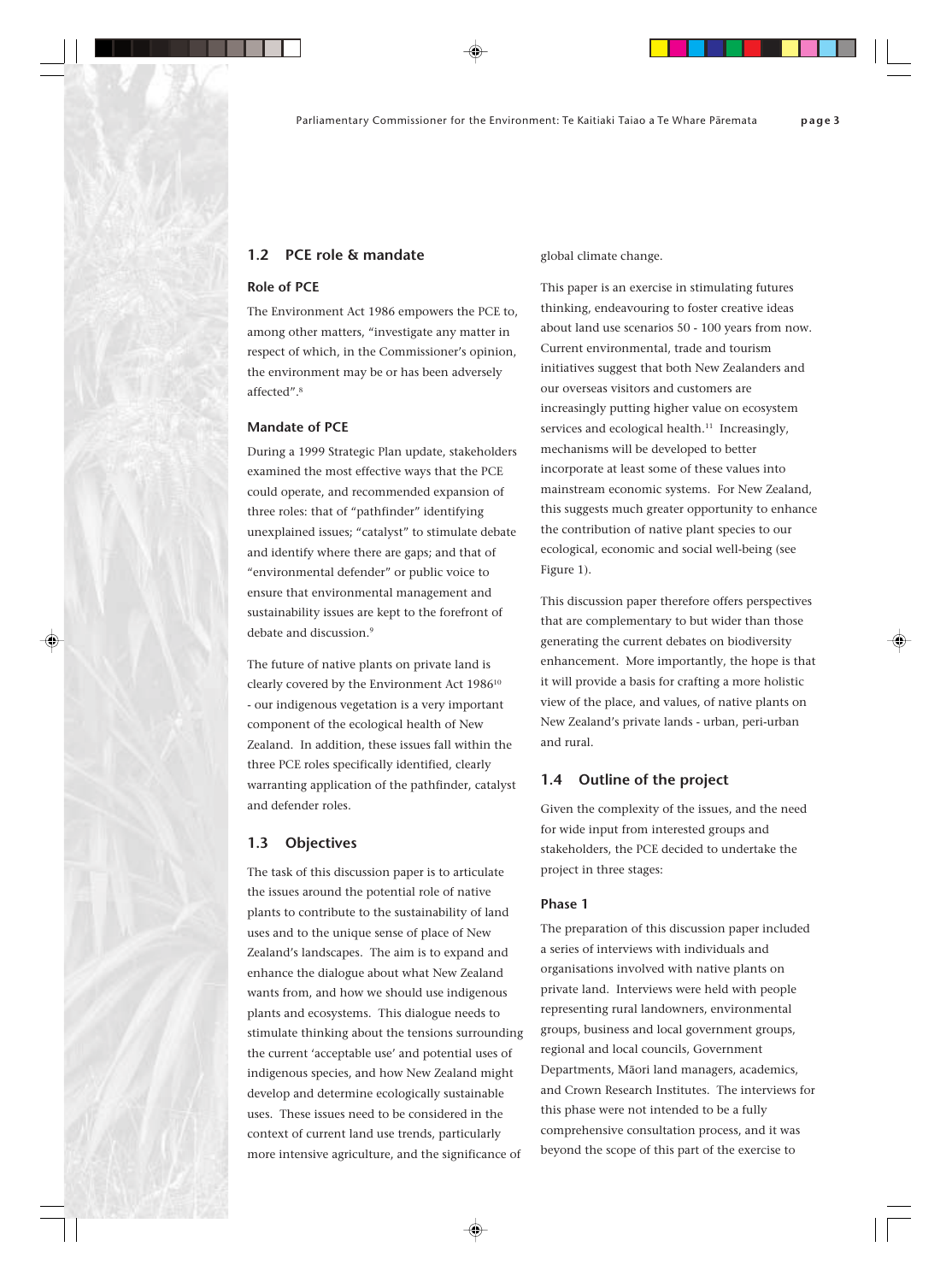

canvass all the individuals and groups active in this area. The intention has been to identify the range of viewpoints, and the major issues and concerns surrounding the future roles of native plants on private land. Research was also undertaken through the available reference material and commentary on these issues, both in New Zealand and internationally.

To assist the PCE with the development of this discussion paper, a reference group was formed consisting of people from a diversity of backgrounds, including ecologists, landowners, Mäori and experts in landscape and environmental advocacy. Membership of the reference group is listed on the inside cover of this publication.

The paper is intended for a wide range of audiences including secondary schools, universities, public agencies, and community and business interests. A glossary at the back defines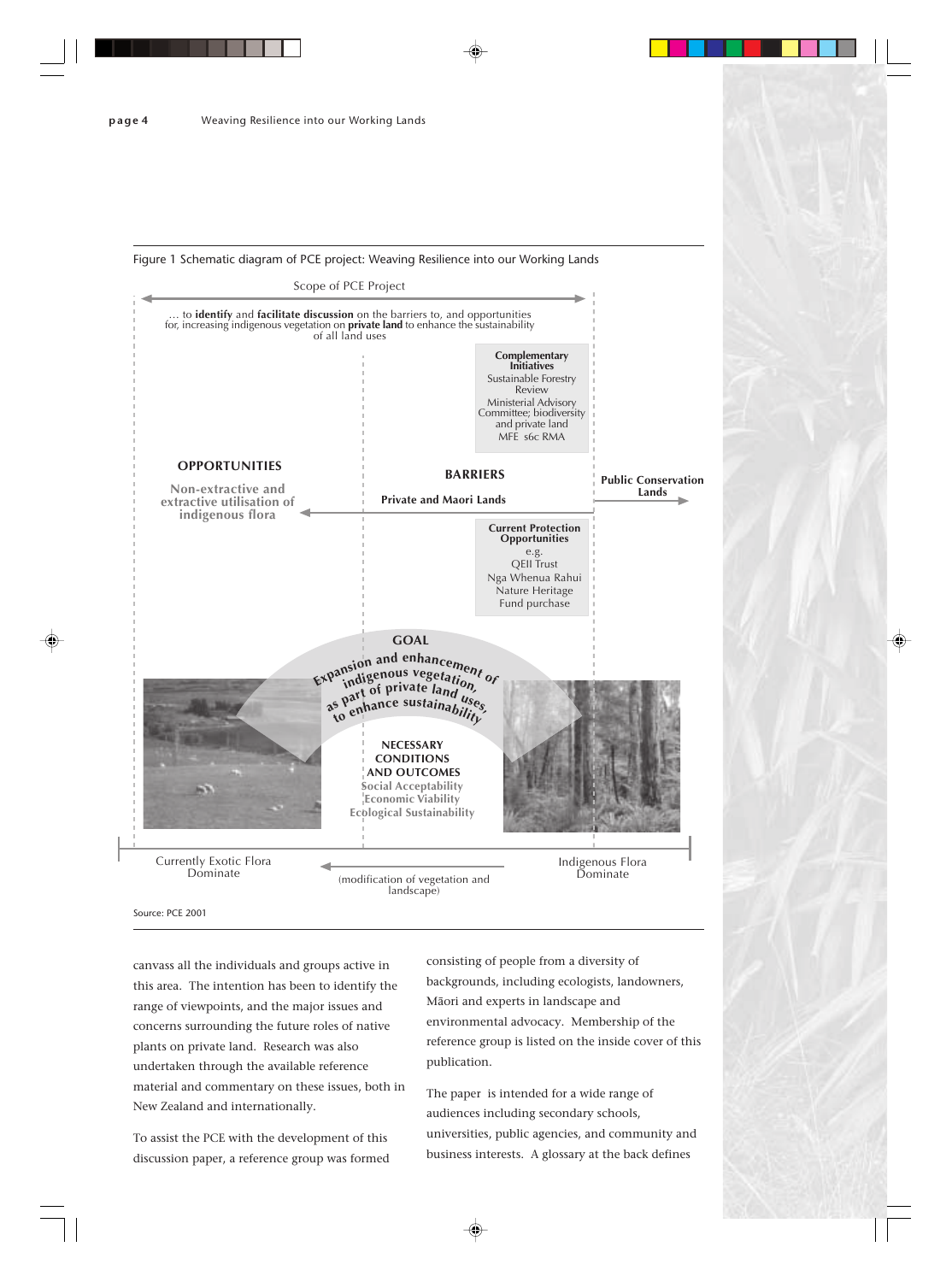terms used (including acronyms) and endnotes have been included throughout for references and additional explanation. The aim is a comprehensible text for all readers and we would welcome feedback on our approach as well as on the topic.

## **Phase 2**

The release of this discussion paper provides an opportunity for input, via submissions, by a wide range of New Zealanders. These submissions will then be summarised in a further report. If appropriate the submissions may also be used, as a basis for developing a recommendatory report.

#### **Phase 3**

After the summary is completed, options will be considered on the most appropriate and effective means by which the PCE and/or other agencies or groups might advance the priority issues. Possible ways of moving forward might include more targeted studies to address particular aspects of management or policy for indigenous biodiversity on private lands, or processes of dialogue and interaction between the various stakeholders.

#### **1.5 Structure of this paper**

It is intended that this paper be read in two parts. The first part comprises sections 2, 3 and 4.

Section 2 is a condensation of the scope of the dialogue and the debates surrounding the issue of native plants on private land. Section 3 outlines the barriers and opportunities to the expansion of native plants on private land. Section 4 provides an invitation to provide comment on the fundamental question "what are the future roles of native plants on private land?"

Section 5 extends the discussion of many of the issues in section 2 and is an additional resource that can be dipped into if expansion, clarification or further information of the issues in section 2 is required. It is hoped that this section will be both useful and interesting to the reader.

#### **1.6 Other relevant PCE investigations**

The PCE is also currently undertaking an investigation into the adequacy of the system of agencies and processes, at both the Government and local government levels, which have responsibility for promoting the sustainable development of peri-urban areas.<sup>12</sup>

Such areas form a transition from strictly rural to strictly urban. They are often subject to development pressures and may result in a change of land uses from rural to urban.

In some cases peri-urban pressures will have an impact on indigenous biodiversity and raise questions about the appropriate 'use' of native plants in these places. The issues concerning land use in the Waitakere Ranges are a prime example of these types of pressures.

The peri-urban report is due to be released during mid July 2001.

# **1.7 What this discussion document does NOT do**

This discussion paper does NOT specifically address the following issues:

- The management of native plants and ecosystems on public lands managed by the Department of Conservation and local authorities;
- The management of native fauna although it is recognised that native plants and ecosystems are critically important for habitat for these species;
- Specific local government policies, performance and approach in the initiatives and processes for Significant Natural Areas (SNAs) under the Resource Management Act (RMA); and
- Any land uses or roles for native plants that are not ecologically sustainable.

During the many discussions that contributed to the development of this paper it was evident that some stakeholders considered that this initiative was endeavouring to reopen the debates that took